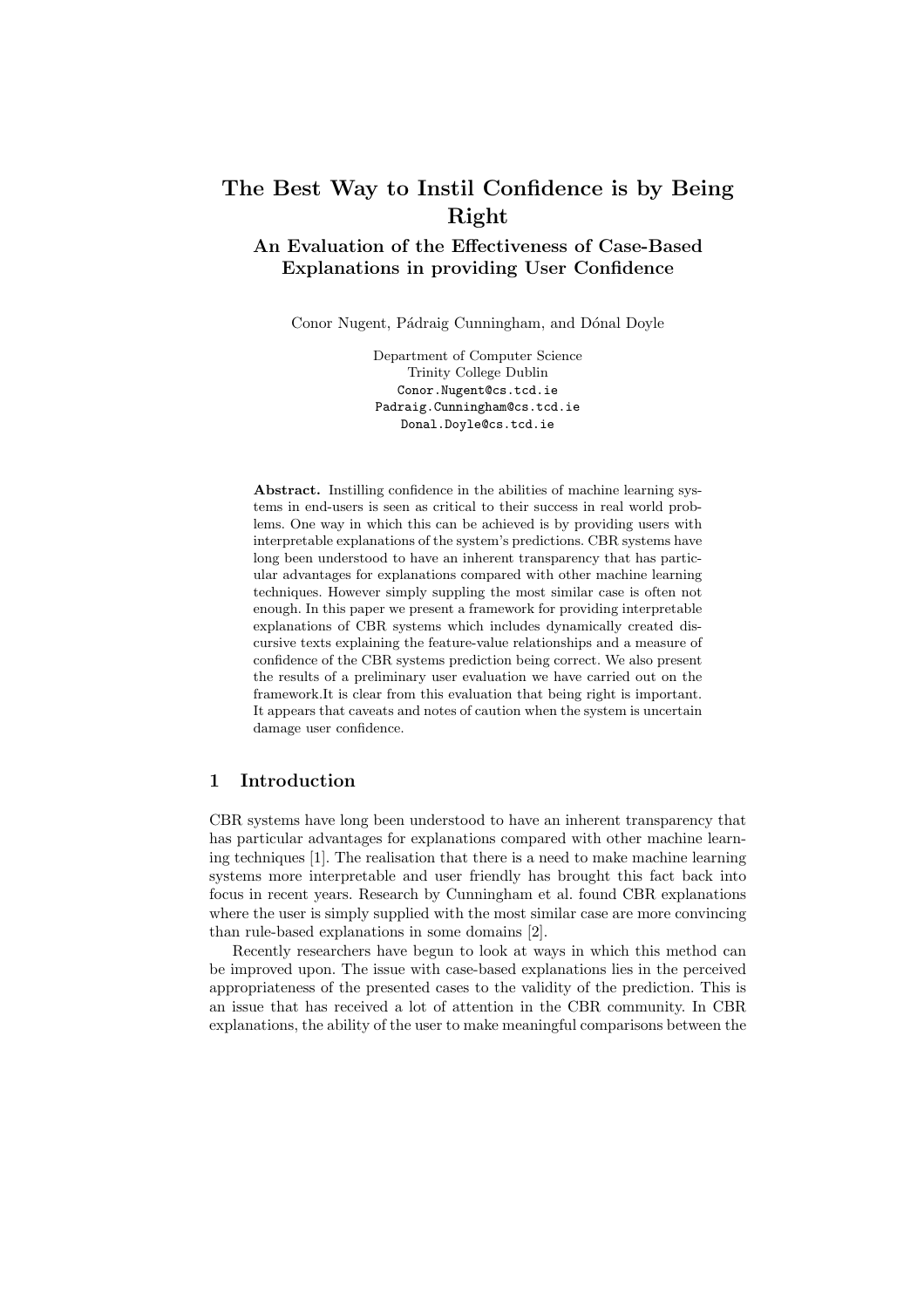query and the retrieved explanation case is of critical importance to the success of the explanation [3]. CBR systems are not wholly transparent and much domain knowledge can be contained within the similarity metrics used in the system. It is implicitly assumed in simple CBR explanations systems that the user has this same domain knowledge and so the appropriateness of the explanation case is clear. However, this may not be the case and the relevance of the retrieved case may be lost on novice users. This is an issue that McSherry has addressed in his ProCon System [4]. McSherry has focused on making the relationship between the feature values within a case and its predicted value explicit. Similarly we address this issue in our case-based explanation system for black-box systems [5]. However in our approach we used localised information to ensure that our system captured any non-linear feature interactions that occurred in the feature space.

In other work, Doyle et al. have focused on the observation that the nearest retrieved case in a CBR system may not be the best case to present as an explanation [6]. They use these cases to form a fortiori arguments in favour of the CBR systems prediction. They argue that in classification tasks, cases that are between the query case and the decision boundary, provide more convincing explanations. That is, cases that are more marginal on the important criteria are more convincing. With such cases the user is better able to assess whether the classification of the target case is justified.

The primary motivation in providing users of CBR systems with interpretable explanations is to increase their confidence in the system. However, as is pointed out by Cheetham and Price people can quickly lose confidence in a system if it makes predictions which then turn out to be incorrect [7]. To address this issue Cheetham and Price propose using confidence measures so as to alert the user of when a system may be making a mistake.

We have developed an explanation framework for CBR systems which attempts to address the issue of providing user confidence by providing interpretable explanations coupled with a measure of confidence of the systems prediction. We have performed preliminary evaluations on the explanation framework and the results are presented.

The paper is structured as follows. Section 2 outlines how the framework works. Section 3 describes the evaluation we have carried out and presents the results of those evaluations. Finally we end with the conclusions in Section 4.

## 2 Explanation Framework

We have developed a framework for providing interpretable explanations in CBR systems. The explanations produced by the framework contain a number of elements;

- Cases that form a fortiori augments
- Discursive text describing the effects of differences feature-values between the Query Case and the Explanation Case.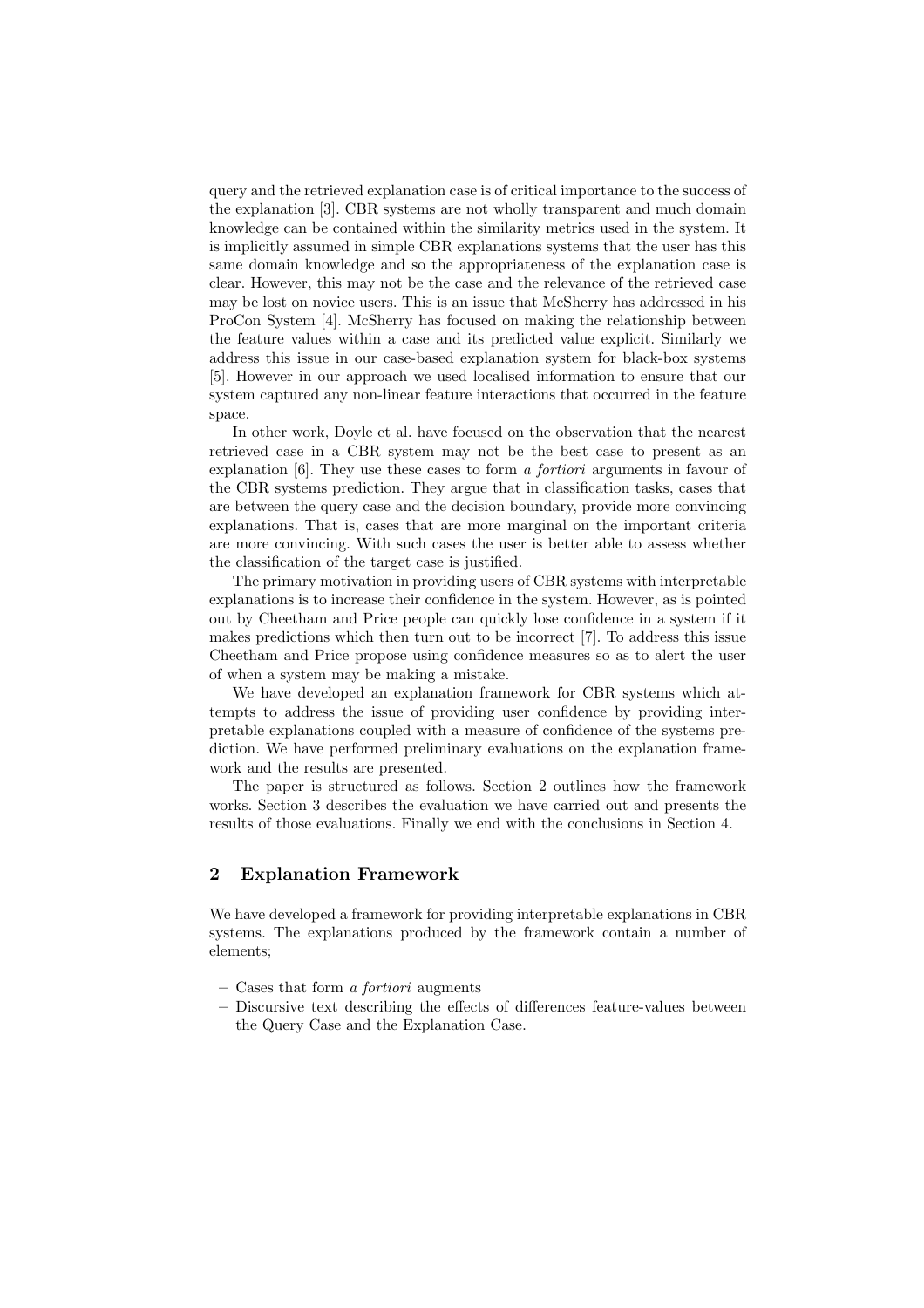– A measure of confidence in the system's prediction

The framework expands on earlier work in which we used localised models to help explain the feature-value relationships in regression tasks [5]. The two key aspects of our localised approach are; the generation of a local case-base and the use of a local model. The local model is used to help describe the feature-value relationships and to inform the search for an explanation case. To build a local case-base we simply use a Nearest Neighbour algorithm to create a subset casebase of the original case-base. First we find the Query Case's nearest neighbours and include them in our new subset case-base until we have at least K cases of each class. This ensures that our local case-base traverses the decision boundary in the area of our Query case. Once we have our localised case-base we then build our local model on it. As a model to use to capture the local information stored in the casebase we have selected to use logistic regression model. Logistic regression models are quite simple yet powerful and allow us to realise all the elements of our explanation framework listed above. In the coming sections we discus the logistic regression model and how it is used in the generation of explanations.

#### 2.1 Logistic Regression

Logistic regression, like linear regression, produces a set of coefficients from which the relationship of an input variable to the target class variable can be deduced. However unlike linear regression, logistic regression coefficients don't directly correspond to slope values in the same way. Logistic regression models are restricted to binary tasks tasks and the two possible class values are coded as being either 0 or 1. Because the value predicted by the model, the conditional mean, is no longer an unbounded value as in linear regression but a value between 0 and 1, the data is fitted to a distribution that ensures the outputted value always meets this bounding criteria. To do this the logistic distribution is applied as can be seen below (1).

$$
Y(x) = \frac{e^{\beta_0 + \beta_1 x}}{1 + e^{\beta_0 + \beta_1 x}}\tag{1}
$$

Here  $Y(x)$  is the conditional mean for a particular value of x while  $\beta_0$  and  $\beta_1$  are the model parameters. The distribution produces the conditional mean, a value between 0 and 1, for any given inputted value of  $x$ . Importantly, for binary problems the conditional mean is in fact the probability of class 1 given  $x$ .

At first glance this model looks quite intimidating and seems to offer no hope of offering an insight into the relationship between x and our class variable. However, the logistic distribution is chosen because it can be easily transformed into another form which has many of the desirable properties of a linear regression model. By applying the logit transform, equation 2, we end up with a simple and interpretable model, the logit (3).

$$
g(x) = \ln \frac{Y(x)}{1 - Y(x)}\tag{2}
$$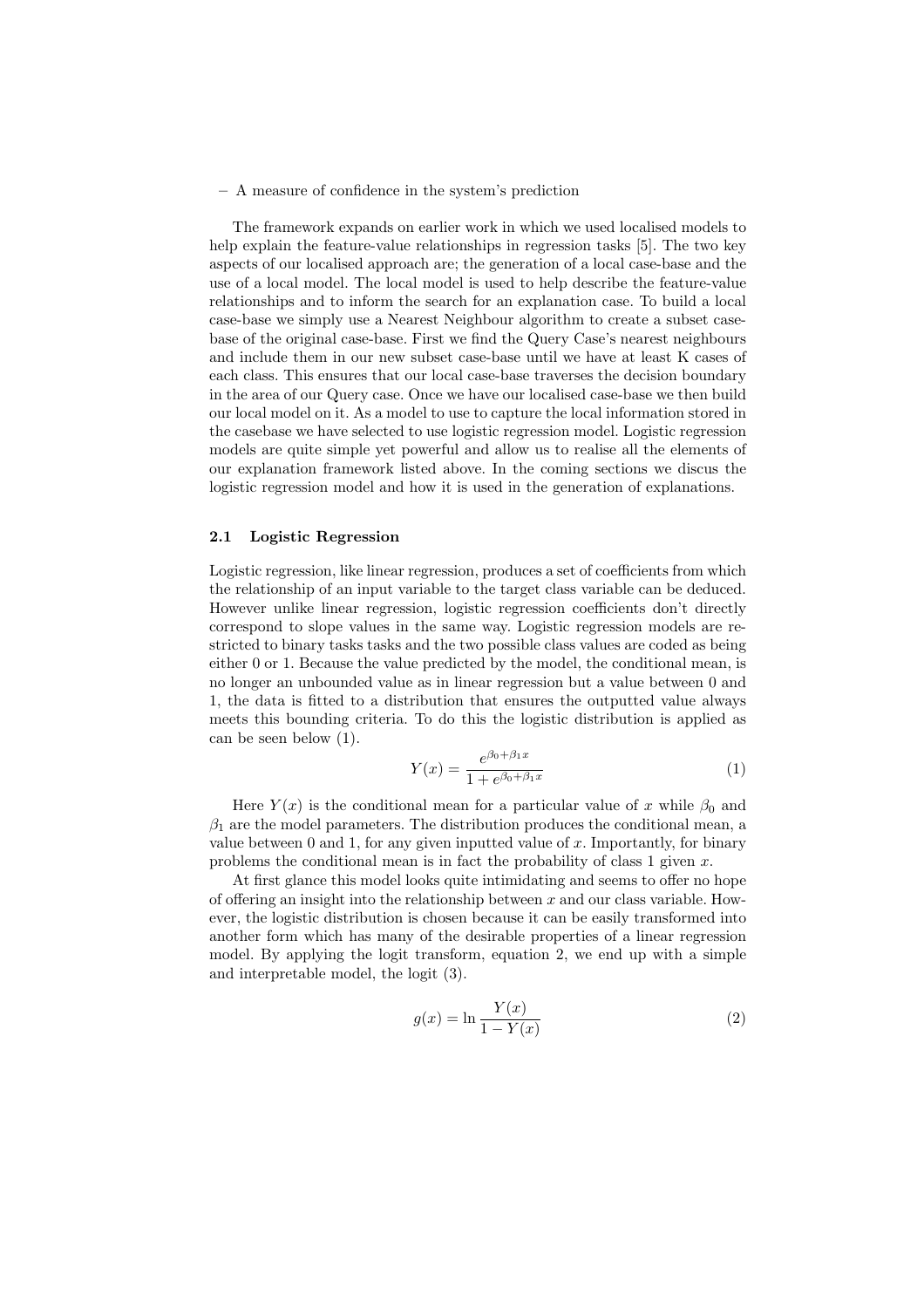$$
g(x) = \beta_0 + \beta_1 x \tag{3}
$$

The parameters of the logit model can easily be converted into odds ratios. The odds ratio of an event is the odds of that event occurring over the odds of it not happening. For instance if someone were to state the odds ratio of smokers to non-smokers getting cancer is 2 then this would mean smokers are twice as likely to develop cancer as non-smokers. Alternatively, if we looked at the relationship the other way round, non-smokers to smokers, we would get a odds ratio of 0.5. This means that non-smokers are half as likely to get cancer. In general an odds ratio greater then one for possibility A over possibility B means A makes the event more likely than the alternative while and odds ratio of less then one means it makes it less likely. The logistic regression model makes the calculation of odds ratios quite easy and this is extremely useful and informative. It is this simple relationship between the model coefficients and the odds ratio and their natural interpretation that has made logistic regression such a popular tool. We will discuss in a very general sense how this is done as it will be of use in section 2.3 where we use the logistic regression model to explain the differences in feature-values between the query case and the explanation case.

In order to extract the odds ratio, two steps are taken. First the logit difference is found. Imagine we are interested in the odds ratio of two different events,  $x = c$  and  $x = d$ , the logit difference can be calculated as in equation 4. The logit difference,  $ld$ , is simply the difference in the logit function for the two values of x we are interested in. Once this value has been obtained it can then be converted into an odds ratio, see equation 5.

$$
LogitDifference(x = c, x = d) = g(c) - g(d) = ld
$$
\n
$$
(4)
$$

$$
OddsRatio(x = c, x = d) = e^{ld}
$$
\n<sup>(5)</sup>

The trick with the logistic regression model is that in many cases it isn't necessary to calculate the logit difference. If the model variables have been properly coded then the desired information usually can be got by simply looking at the model coefficients. As an example consider a hypothetical situation where we have developed a model that relates smoking to the development of cancer. Our hypothetical model might look something like that shown in equation 6.

$$
g(Smoker) = 0.3 + 0.69Smoker
$$
\n<sup>(6)</sup>

If we code our smoking variable as being equal to 1 if someone smokes and 0 if they don't then the calculation of the logit difference is simply equal to the Smoker coefficient (7).

$$
g(Smoker = 1) - g(Smoker = 0) = 0.3 + 0.69(1) - (0.3 + 0.69(0))
$$
 (7)  
= 0.69  

$$
OddsRatio(Smoker) = e^{0.69}
$$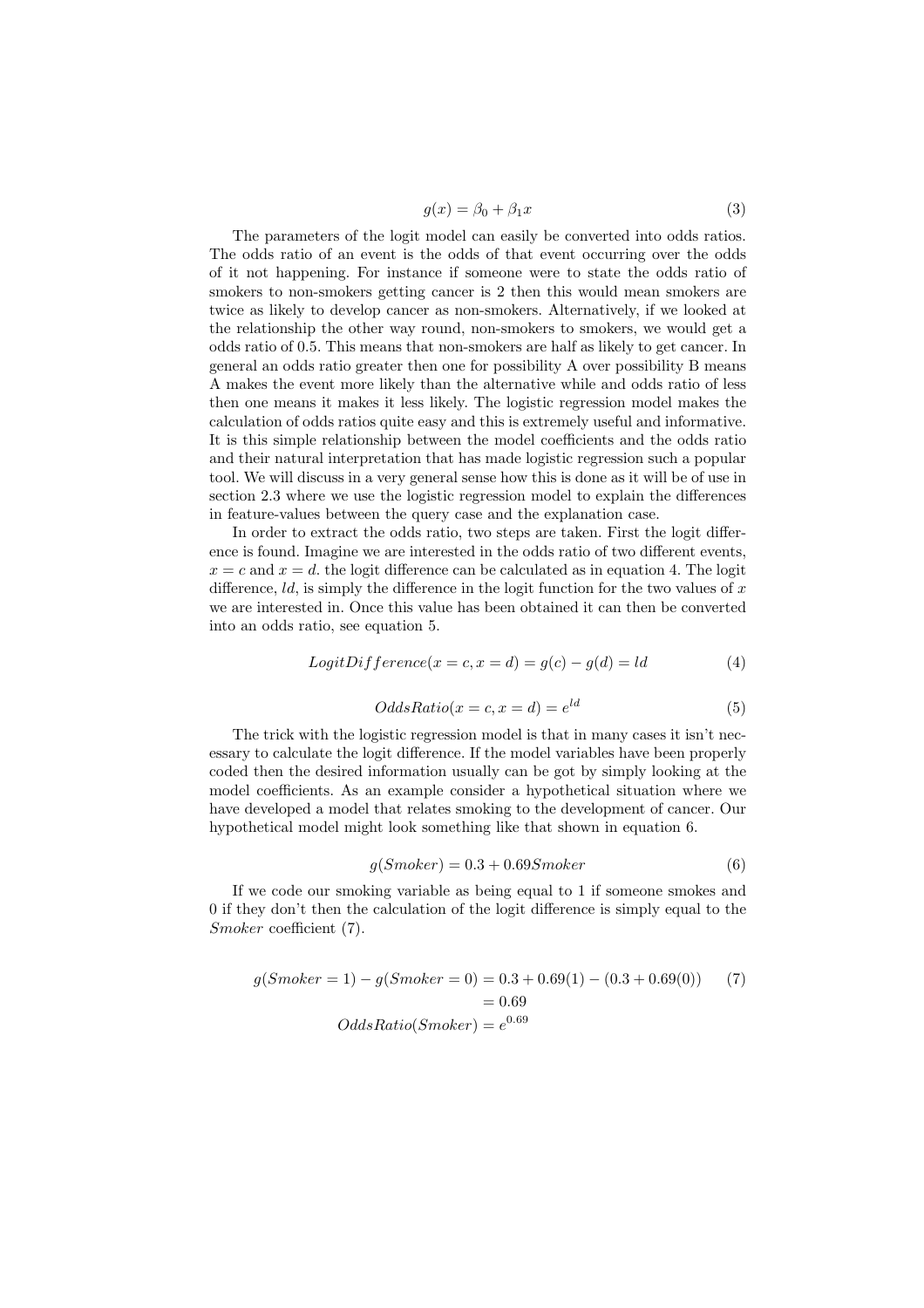As can be seen above in 6 we need not have bothered calculating the logit difference and instead just used the model coefficient. This is also true for continuous and multi-value nominal variables if they are coded correctly (chapter 4, [8]). Once we have the odds ratio the relationship between input variable and the class variable is clear. We have focused most of our discussion on examples with only a single input variable for simplicity sake but the above observations are also true in multi-variable problems. In the next section we discus how exactly information derived from the logistic regression model can be used to provide convincing explanations.

#### 2.2 Finding A Fortiori Cases and a Measure of Confidence

Using the local logistic regression model we can generate a fortiori arguments dynamically and without any prior domain knowledge. As discussed in section 2.1 Logistic Regression models allow us to generate a probability for a given set of inputs. In the explanation case retrieval process we can then use this to find an explanation case that is nearer the decision boundary and so a more convincing argument. We consider each of the cases in our localised case-base as a candidate case for inclusion in the explanation. By passing each of our candidate explanation cases through our local logistic model we can generate a probability for each. A case that is nearer the decision boundary and of the same class as our CBR system has predicted will have a more marginal probability and so this should be the case we select.

After the Query Case has been classified we can then build our logistic model on our local data. In table 1 we can see the Query Case, its predicted classification and three candidate explanation cases which are in fact the Nearest Neighbours used to classify it. In order to select a case to use in our explanation we first run each of the cases including the Query Case through our local logistic regression model. This gives us the set of probabilities that can also be seen in table 1. We can see that Nearest Neighbour 2 has the lowest probability and so is the case nearest the decision boundary. This is an alternative to the explanation utility framework described by [6] for selecting the case to present to the user to make the most convincing argument. Although Nearest Neighbour 2 had consumed more units of alcohol and weighed less, they were under the limit so it seems reasonable that our Query Case should be too.

We can make this argument more explicit to the end user by explaining the effects of the feature differences between the Query Case and Explanation Case. In the next section we will outline how this can be done using the local logistic regression model. As Cheetham and Price point out being able to provide a measure of prediction confidence is an extremely useful asset in maintaining endusers confidence in a system [7] . Using the localised logistic regression models we have got a probability of a our CBR systems prediction being correct. If this probability is below a certain threshold we can inform the user that confidence is low. How this threshold might be decided upon is discussed in section 3.2.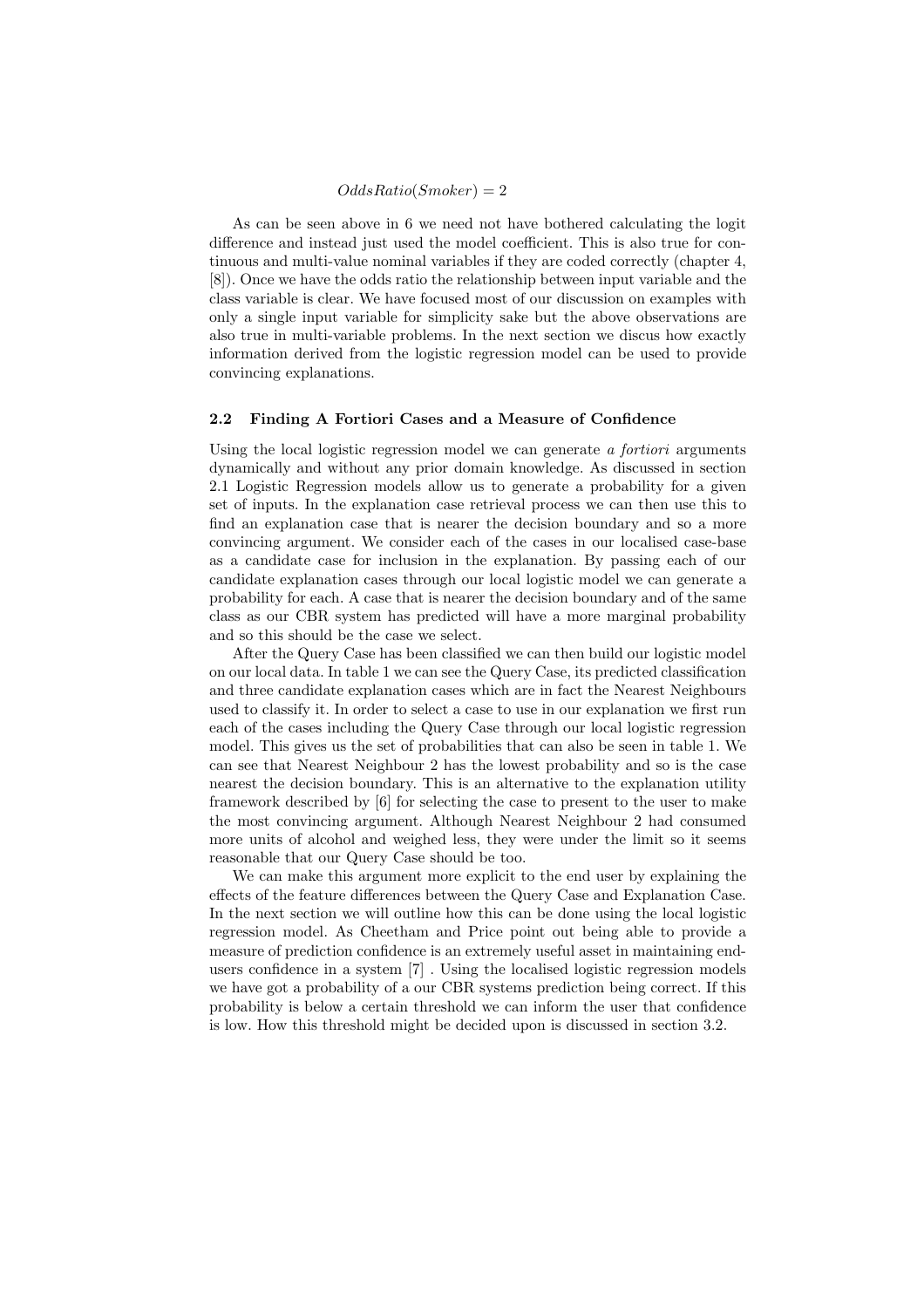### Table 1. Explanation Case Retrieval Process

| Features    | Query | Nearest     | Nearest     | Nearest     |
|-------------|-------|-------------|-------------|-------------|
|             | Case  | Neighbour 1 | Neighbour 2 | Neighbour 3 |
| Weight      | 88    | 82          | 79          | 76          |
| Duration    | 120   | 120         | 120         | 120         |
| Gender      | Male  | Male        | Male        | Male        |
| Meal        | Full  | Full        | Full        | Full        |
| Units       | 5.2   | 5.0         | 7.2         | 4.6         |
| <b>BAC</b>  | Under | Under       | Under       | Under       |
| Probability | 0.98  | 0.97        | 0.89        | 0.96        |

## 2.3 Explaining Feature-Value Relationships

the limit than the Explanation individual.

Using equations 4 and 5 from section 2.1 we can substitute each of the feature differences into the equations individually and get the odds ratio for each. Using the odds ratio we can then determine the effect of the change. The kind of dialog that can be produced can be seen in Table 2. In this sample explanation we can see the advantage of using our local model to classify the Query Case as this gives us a measure of confidence in the prediction.

|                                                                                                                                                                                                                                         | Query      | Explanation |
|-----------------------------------------------------------------------------------------------------------------------------------------------------------------------------------------------------------------------------------------|------------|-------------|
|                                                                                                                                                                                                                                         | $\bf Case$ | Case        |
| Weight (kgs)                                                                                                                                                                                                                            | 57.0       | 79.0        |
| Duration (mins) $240.0$                                                                                                                                                                                                                 |            | 240.0       |
| Gender                                                                                                                                                                                                                                  | Male       | Male        |
| Meal                                                                                                                                                                                                                                    | Full       | Full        |
| <b>Amount (Units)</b> 12.6                                                                                                                                                                                                              |            | 9.6         |
| <b>BAC</b>                                                                                                                                                                                                                              |            | Over        |
| The prediction for the individual in the Quey Case is: <b>Over the limit</b><br>The confidence that this prediction is correct is: high                                                                                                 |            |             |
| Discursive Text:                                                                                                                                                                                                                        |            |             |
| In support of this prediction we have the person presented by the Explanation<br>Case who was also Over the limit. Weight being higher and Amount being<br>bigger have the effect of making the Query individual more likely to be Over |            |             |

|  |  |  | Table 2. Sample Explanation |
|--|--|--|-----------------------------|
|--|--|--|-----------------------------|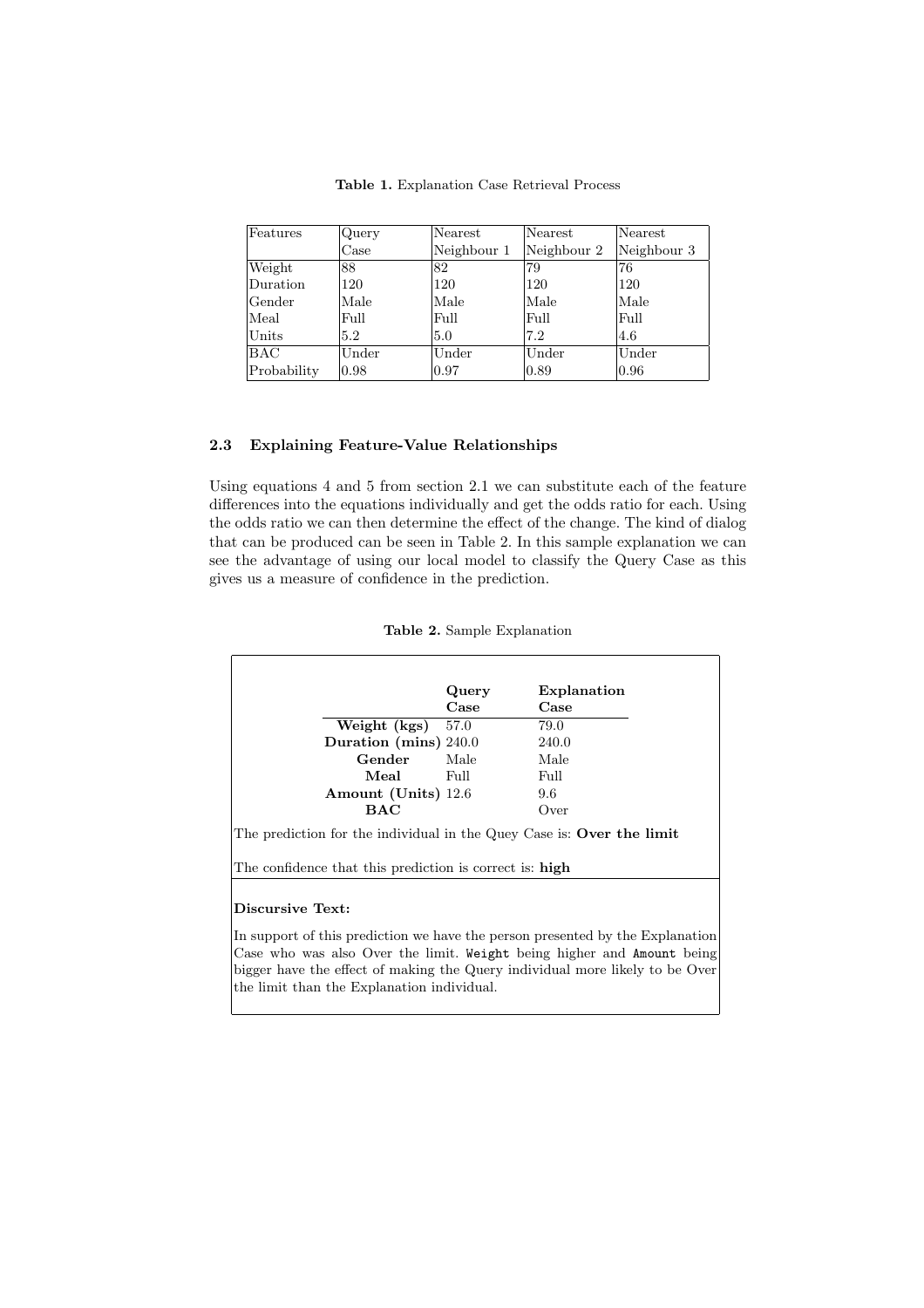In our second example (table 3) the confidence measure is low and so the explanation is adjusted so as to include a counter example. The counter example selected is the case of the other classification from the local case-base that is nearest the decision boundary. This is intended to assist the end user in determining whether the prediction might be correct. Again the local logistic regression model is used to explain the differences in the feature values. It is worth nothing that if the case-base used to build the local model doesn't adequately represent the problem counter intuitive explanations can be produced. For instance we found that if too few cases were used duration could be heavily correlated with units and so a larger duration value could be seen as evidence in favour of being over the limit.

|                                                                                                                                                                                                                                                                                                                                                                                                                                                                                                                                                                                                                                                                                                                                                                                                                                                                                                                                                                                                            | <b>Explanation Query</b> |       | Counter |
|------------------------------------------------------------------------------------------------------------------------------------------------------------------------------------------------------------------------------------------------------------------------------------------------------------------------------------------------------------------------------------------------------------------------------------------------------------------------------------------------------------------------------------------------------------------------------------------------------------------------------------------------------------------------------------------------------------------------------------------------------------------------------------------------------------------------------------------------------------------------------------------------------------------------------------------------------------------------------------------------------------|--------------------------|-------|---------|
|                                                                                                                                                                                                                                                                                                                                                                                                                                                                                                                                                                                                                                                                                                                                                                                                                                                                                                                                                                                                            | Case                     | Case  | Example |
| Weight (kgs)                                                                                                                                                                                                                                                                                                                                                                                                                                                                                                                                                                                                                                                                                                                                                                                                                                                                                                                                                                                               | 52.0                     | 53.0  | 73.0    |
| Duration (mins) 270.0                                                                                                                                                                                                                                                                                                                                                                                                                                                                                                                                                                                                                                                                                                                                                                                                                                                                                                                                                                                      |                          | 330.0 | 210.0   |
| Gender                                                                                                                                                                                                                                                                                                                                                                                                                                                                                                                                                                                                                                                                                                                                                                                                                                                                                                                                                                                                     | Male                     | Male  |         |
| Meal                                                                                                                                                                                                                                                                                                                                                                                                                                                                                                                                                                                                                                                                                                                                                                                                                                                                                                                                                                                                       | Lunch                    | Lunch | Lunch   |
| Amount (Units) 9.1                                                                                                                                                                                                                                                                                                                                                                                                                                                                                                                                                                                                                                                                                                                                                                                                                                                                                                                                                                                         |                          | 10.4  | 9.0     |
| $\bf BAC$                                                                                                                                                                                                                                                                                                                                                                                                                                                                                                                                                                                                                                                                                                                                                                                                                                                                                                                                                                                                  | Over                     |       | Under   |
| The prediction for the individual in the Query Case is: Over the limit<br>The confidence that this prediction is correct is: <b>low</b>                                                                                                                                                                                                                                                                                                                                                                                                                                                                                                                                                                                                                                                                                                                                                                                                                                                                    |                          |       |         |
| Discursive Text:<br>In support of this prediction we have the person represented by the Expla-<br>nation Case who was also Over the limit. Gender being Female and Amount<br>being bigger have the effect of making the Query individual more likely to be<br>Over the limit than the Explanation individual. However, Weight being heav-<br>ier and Duration being longer have the effect of making the Query individual<br>less likely to be Over the limit than the Explanation individual<br>As there is low confidence in the prediction we also have a counter example of<br>someone who is similar but Under the limit for you to inspect<br>Duration being longer has the effect of making the Query individual more<br>likely to be Under the limit than the counter example individual. However,<br>Weight being lighter, Gender being Female and Amount being bigger have the<br>effect of making the Query individual less likely to be Under the limit than<br>the counter example individual |                          |       |         |

|  |  | Table 3. Sample Explanation with Counter Example |  |  |  |
|--|--|--------------------------------------------------|--|--|--|
|--|--|--------------------------------------------------|--|--|--|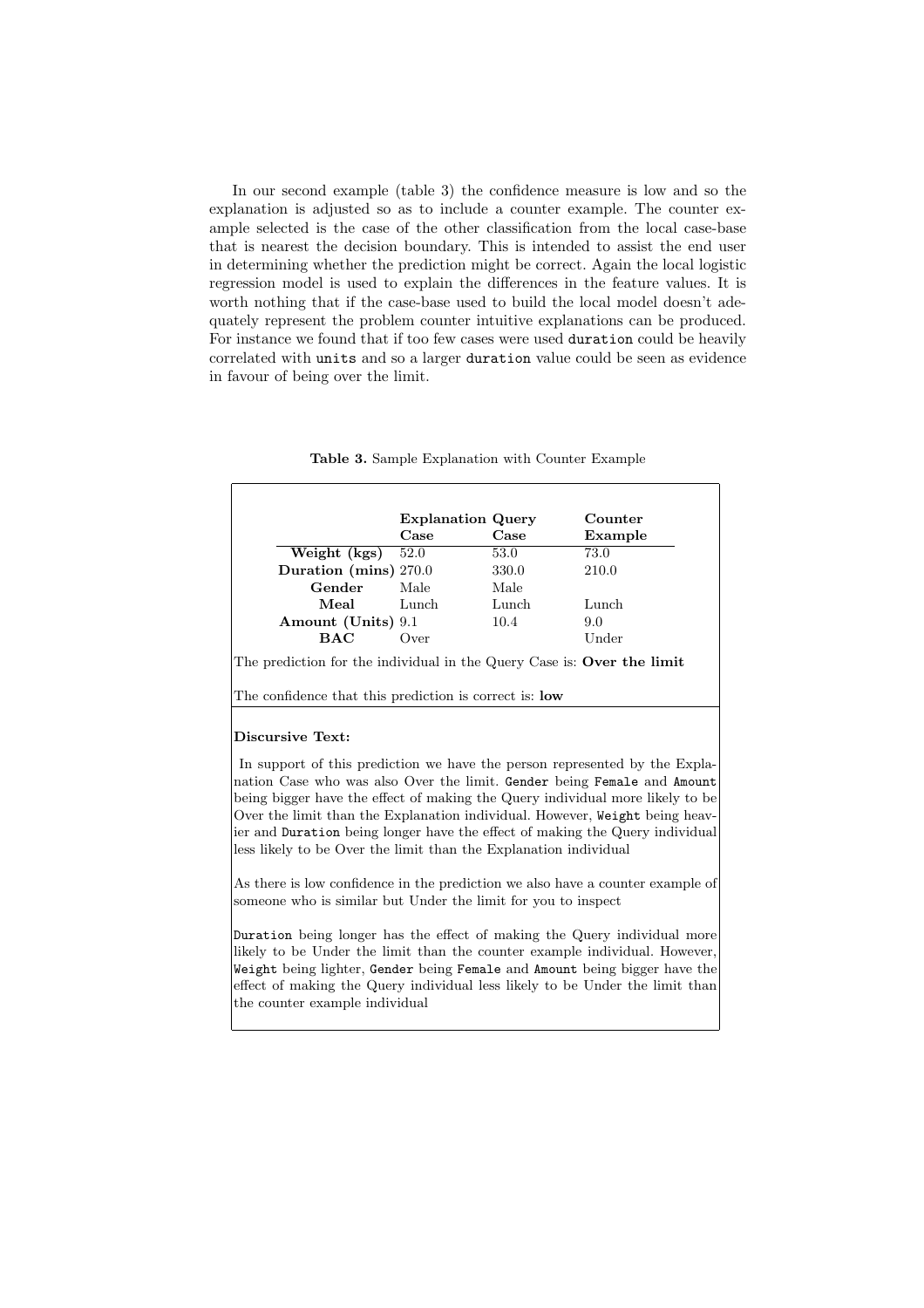#### 3 Evaluation

In this section we examine the effectiveness of the explanation framework. There were two principle aspects of the framework which we wished to assess. Firstly the usefulness of the explanations and secondly how effective the framework is at predicting confidence. In order to assess the usefulness of the framework's explanations we performed a user trial. The effectiveness of the confidence measure was assessed on a number of different data sets using standard machine learning techniques. We will discus the details of each evaluation in turn.

#### 3.1 User Trials

In designing the user trial there were three principle questions we wished to address; do people find the explanations understandable and useful, do the explanations increase users' confidence in the case-based system and finally can the explanations alert users to when the system might be in error. The case-base on which the trial was carried out was the blood alcohol case-base [2, 6]. The task involves using information about peoples weight, gender, number of units of alcohol consumed, etc. to predict whether someone's blood alcohol content (BAC) exceeds the drink driving limit. The full set of features used can be seen in Table 4. We built a simple Nearest Neighbour algorithm on the data set and applied our framework to providing explanations of it's predictions.

|  | <b>Table 4.</b> The features in the BAC data set |
|--|--------------------------------------------------|
|--|--------------------------------------------------|

| Weight $(Kg)$                                     | Duration (Time Spent Drinking)     |
|---------------------------------------------------|------------------------------------|
| Meal (None, Snack, Lunch, Full) Amount (In Units) |                                    |
| Gender                                            | <b>BAC</b> (Blood Alcohol Content) |

In the trial subjects were given a questionnaire in which they were shown three different forms of explanation; that given by the framework,

- The Full Framework Explanation: This is an explantion that includes the selected a fortiori explantion case, a discursive text and a measure of confidence as seen in table 2.
- Case-based Explanation: In this form of explanation the subject is just shown the selected a fortiori case as evidence in favour of the prediction.
- $-$  No Explanation: The user is just presented with the feature-values of the query and the systems prediction.

The trial subjects were shown four examples of each type of explanation and asked three questions after each example shown;

– Question One: Do you think the prediction is correct?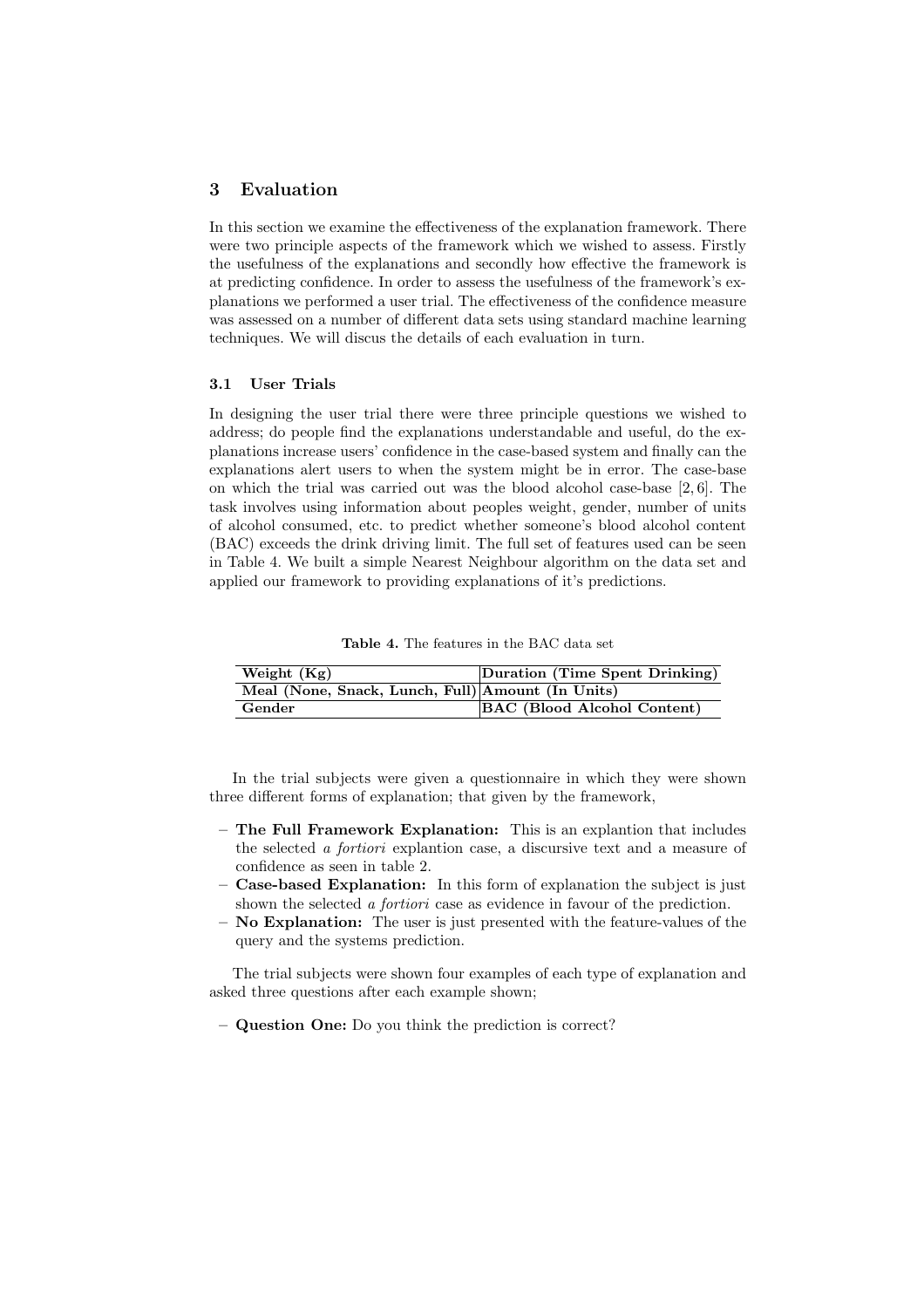- Question Two: How would you rate this Explanation?
- Question Three: Did the explanation help you in answering question one?

Below each question the trial subject had five options to select from. In both question one and three the options were; No, Maybe No, Don't Know, Maybe Yes and Yes. In question two the options were; Poor; Fair; Okay, Good and Very Good.

To assess the use of explanations in terms of alerting users to when the system might be in error one of the four examples shown of each explanation type was a mis-classification. Twelve people from a number of different backgrounds took part in the evaluation and the results are discussed in the next section.

User Trial Results: In question one we looked at the frequencies with which users chose each of the five options when the prediction made by the system was correct. These can be see in figure 1. It is clear that the explanations given by the framework give the users far greater confidence in the system than either of the other two schemes. The trial subjects answered Yes 88% for the time with just four answers being anything other than yes. Three people answered Maybe Yes, one Don't Know and there were no negative answers. We also examined the users



Fig. 1. The distribution of user responses when the system predictions were correct

responses when the system had made an incorrect classification and the results can be seen in figure 2. The graph of frequencies reveals a very different user response pattern. Although no one responded Yes in the case of the explanations produced by the framework there is far less certainty in the users responses.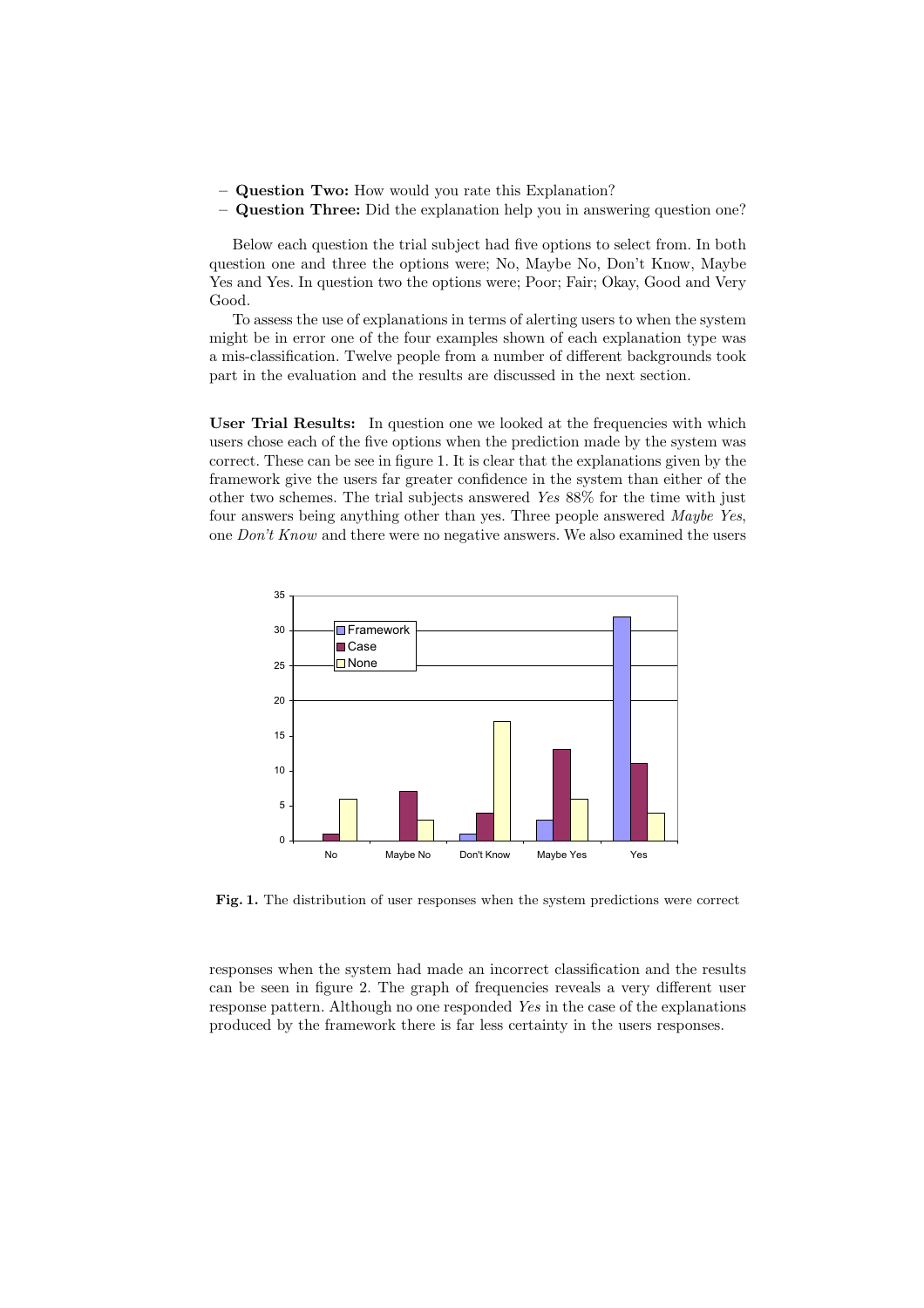

Fig. 2. The distribution of user responses when the system predictions were wrong

In question two we were trying to determine how satisfactory people found the explanations. We coded the trial subjects responses as being a number between one and five. One being *fair* and five being *Very Good*. We then looked at the average value given to each explanation for each scheme. The results are shown in figure 3. Clearly people found the framework explanations to be far more satisfying then the other two schemes and generally the level rating for the framework explanation was quite high.

Finally in question three we were interested in the difference in behaviour when the system was correct and when it was incorrect. We wanted to see how useful users found the explanations in these two situations. We coded the responses as before and we can see that again generally the rating for the framework is quite high (figure 4). However, it dips considerable in the case of the system being incorrect. It is clear that in these circumstances users confidence in the system has been damaged. From comments returned by test subjects the addition of a counter example at times of uncertainty led to confusing explanations. We would like to do a further survey to investigate this matter in greater detail. In can be seen that generally the framework explanations added to users confidence in the system's predictions however user confidence was damaged when the system made errors.

#### 3.2 Confidence Measure Evaluation

We evaluated our confidence measure scheme on two data sets; the BAC set and a Spam data set from the UCI repository. The key aspect in providing any confidence measure is ensuring that when it is confident it is correct while also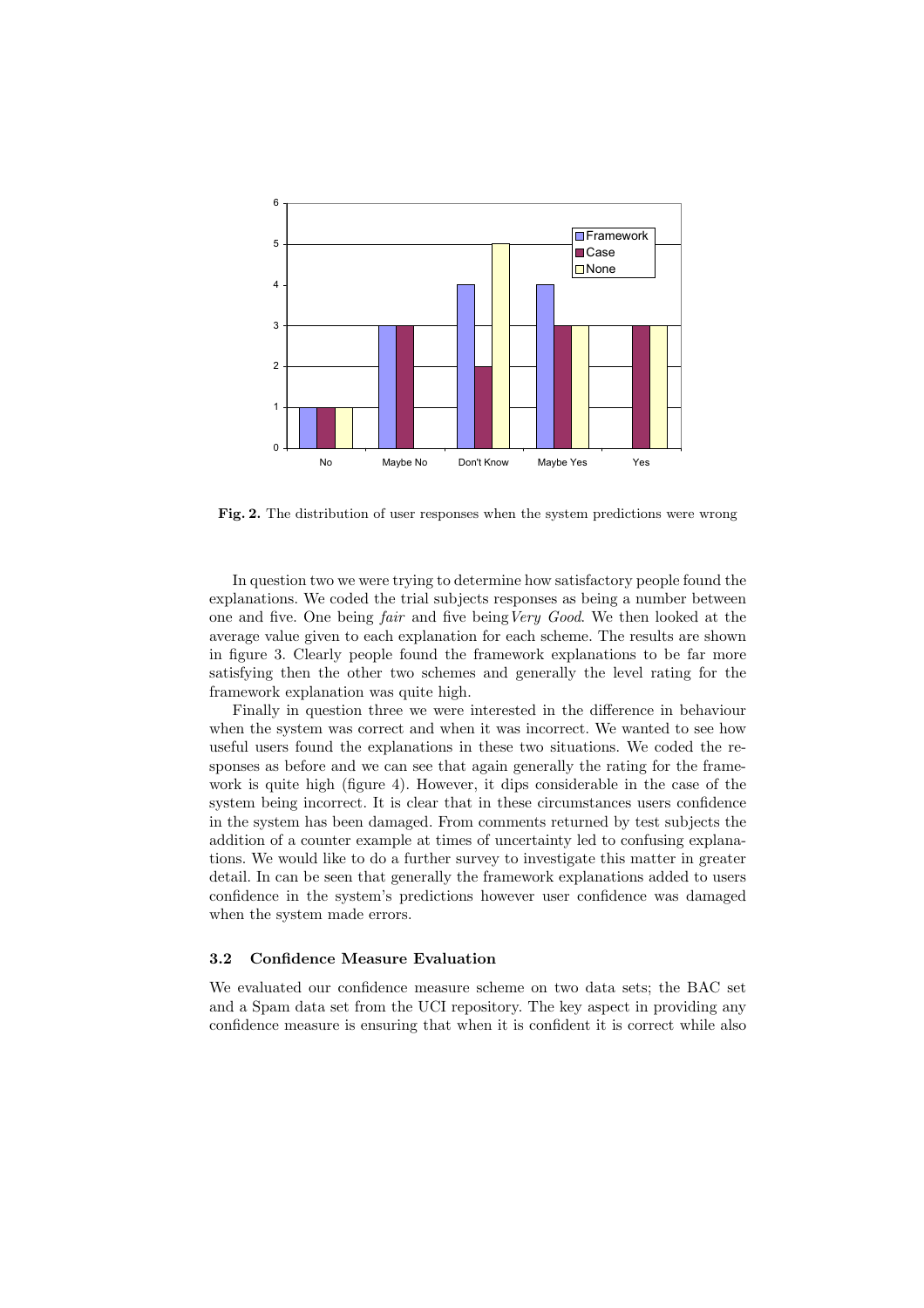

Fig. 3. The Average Rating Scores for Question Two of the Explanations Produced by Each Different Scheme



Fig. 4. The Average Rating Scores for Question Three of the Explanations Produced by Each Different Scheme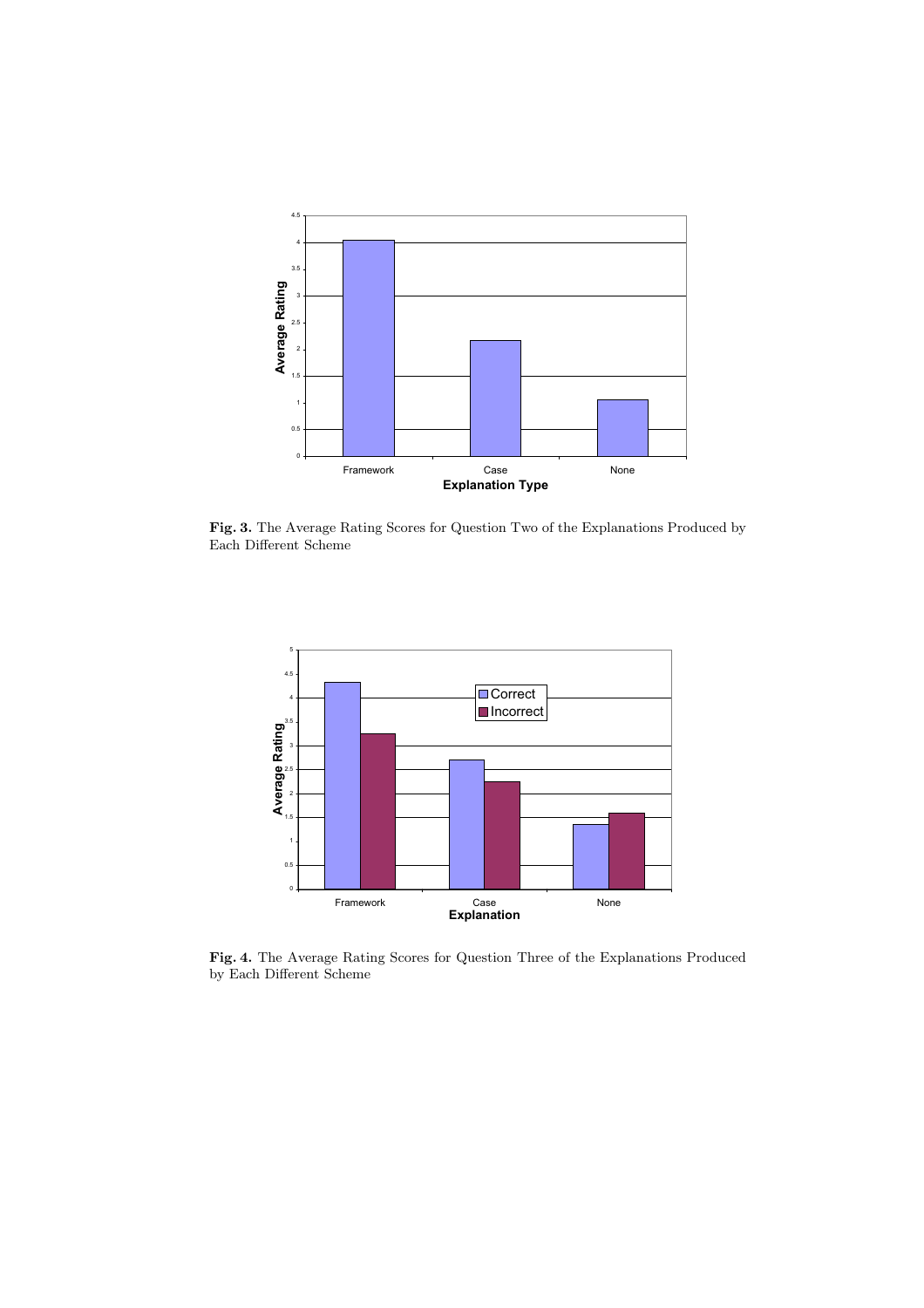not being overly pessimistic and saying a lot of correct predictions are incorrect. Constantly supplying users predictions that we are unsure about is bound to damage their confidence in the system. There often is a trade-off between the two and a tolerance level where the level of confidence versus pessimism is acceptable must be chosen. This can make comparing different schemes less than straightforward as one scheme may be better at one level of tolerance and another at a different level. The characteristics of this problem led us to investigate adapting ROC curves to the task [9]. We can characterize our wish for accurate confidence as being our Confident Correct Rate (CCR) as defined in Equation 8. Likewise we can encapsulate our need to minimise pessimism in the Not Confident Correct Rate (NCCR) as defined in Equation 9.

$$
CCR = \frac{CC}{CC + CI}
$$
 (8)

$$
NCCR = \frac{NCC}{NCC + NCI} \tag{9}
$$

Where CC is the number of times the measure is confident and the system is correct and  $CI$  is the number of times measure is confident and the system is incorrect. Likewise  $NCC$  is the number of times the measure is not confident and the system is correct and NCI is the number of times the system is not confident is right to be so. To make the definition of these parameters a little clearer we have displyed them in the form of truth table in Table 5. Our scheme

Table 5. A Truth Table Defining the Equation Parameters

|               | Incorrect Correct |     |
|---------------|-------------------|-----|
| Confident     | 77                |     |
| Not Confident | NC I              | NCC |

for confidence requires one parameter K, the number cases of each type of class value that is required in order to stop the local case-base building process. In our confidence scheme we must chose a level of probability that we must have in a prediction in order to be confident in it. We performed leave-one-out crossvalidations on both data sets recording the required statistics while both varying K and the confidence threshold. We then plotted the results of the evaluation on Characteristic Confidence Curves which are very similar to ROC curves as can be seen in figures 5 and 6. For each scheme there is a separate curve and the points on those curves represent different threshold levels for those schemes. Like in ROC curves our ideal solution would lie in the top left hand corner and the solution which is nearest this point optimises the trade-off. However different applications may have restrictions about how often the system can be confident and incorrect. It is quite easy using the characteristic curves to find the scheme that best meets these requirements. It is also possible eliminate certain schemes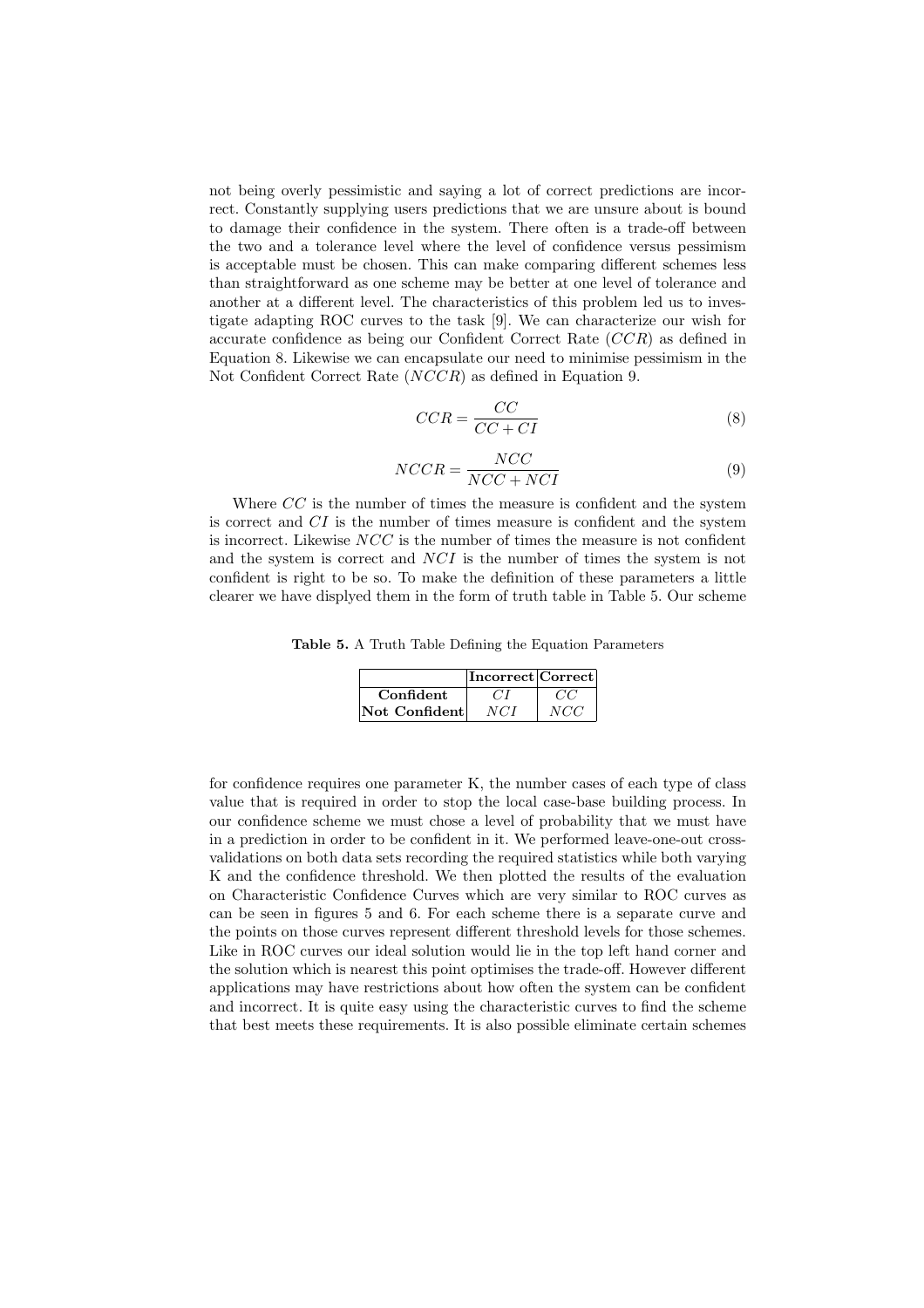as being definitely worse than another (like in ROC curves) if the curve of one scheme lies entirely inside another then it is worse than that scheme.



Fig. 5. The Characteristic Confidence Curves for the UCI Spam Data set for a Range of K Values



Fig. 6. The Characteristic Confidence Curves for the BAC Data set for a Range of K Values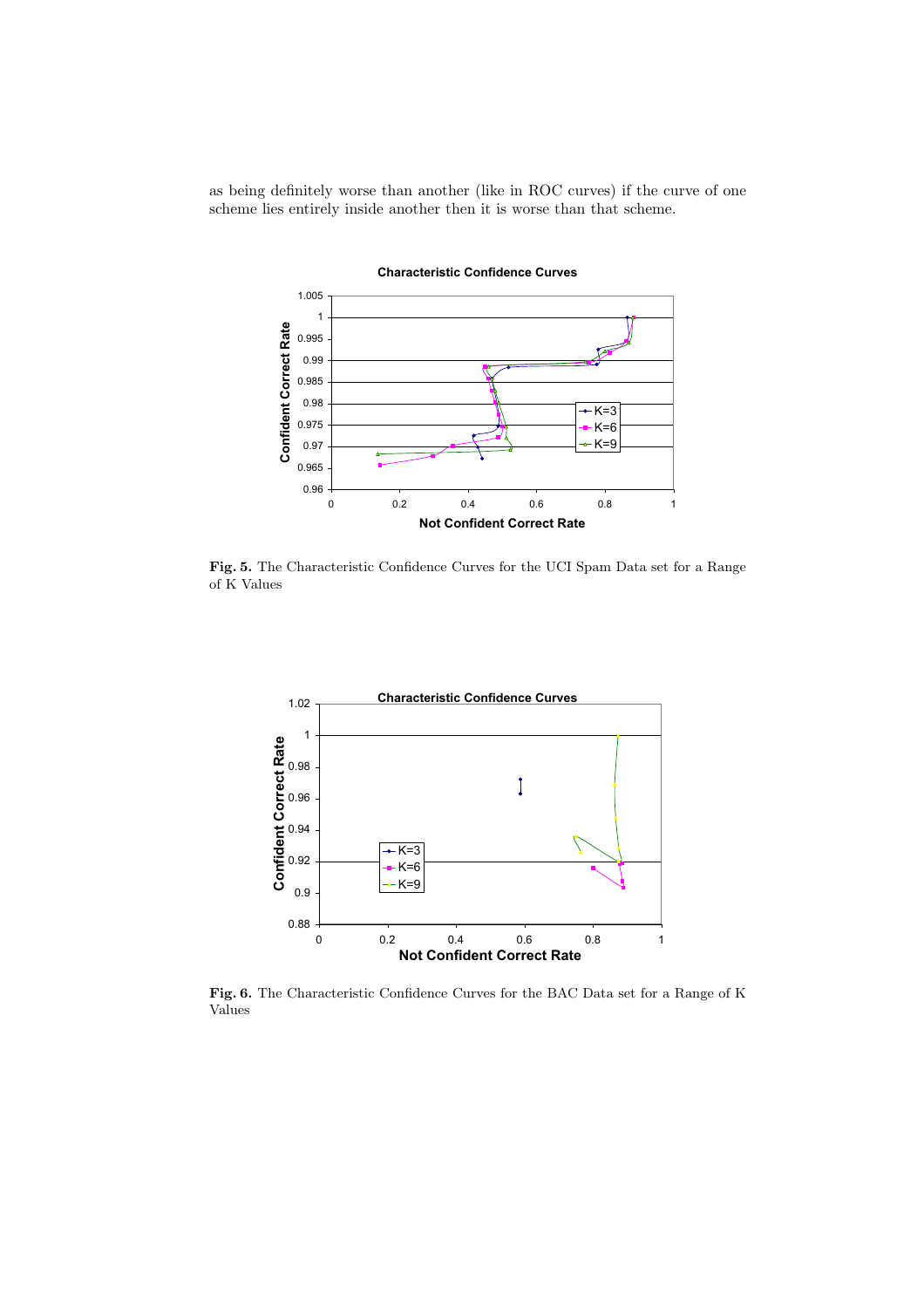In figure 5 we can see that the three different schemes are all quite closely aligned but that generally the scheme for  $k=6$  out performs the others although at certain points  $k=3$  is slightly more favourable. Likewise in figure 6 we can see that our best solution is clearly when  $k=3$  as the two points on its curve lie far closer to the upper left hand corner than any others. The reason that there are only two points on the  $k=3$  curve is that it very quickly goes from being entirely not confident to reaching the minimum possible threshold value. The minumum threshold value is the probability of 0.5 as any believe below this actually represents a believe in the other class in binary problems. As an example of how accurately we can predict confidence we chose the two points on both graphs that maximised the trade-off. These can be see in table 6.

Table 6. The Confidence Measures Results

|               | Spam                                      |     | <b>BAC</b> |  |
|---------------|-------------------------------------------|-----|------------|--|
|               | Incorrect   Correct   Incorrect   Correct |     |            |  |
| Confident     |                                           | 366 |            |  |
| Not Confident |                                           |     |            |  |

In the case of the Spam data set we are Confident and Correct (CC)91.5% of the time while being Confident and Incorrect (CI) just 3.25% of the time. Importantly we are not confident when correct less than 1% of the time. In the alcohol data set CC 79% of the time while CI 3% of the time. If the amount of CI predictions is of critical importance then the axis of the graphs can be weighted appropriately.

#### 4 Conclusions

In this paper we have addressed the issue of instilling confidence in the ability of machine learning systems in the users. We have developed an explanation framework which supplies users with interpretable explanations of the systems predictions along with a measure of confidence in that prediction. We have also presented a means by which the trade-off between being overly confident or overly pessimistic can be inspected and different methods compared.

We carried out a preliminary evaluation on the explanation framework and have found that the use of interpretable explanations does indeed increase confidence in the system as can be seen in figure 1. The addition of discursive text explaining the relationship between the presented explanation and the query cases clearly had an effect in evoking this confidence as can be seen in the satisfaction ratings shown in figure 3. However, when the system fails this confidence can be damaged. This can be clearly seen in figure 2 as the users display far less certainty about the system prediction compared with when the system is correct. This is coupled with a drop in satisfaction in the ability of the explanation to inform the user's opinion of whether the system is correct or not (see